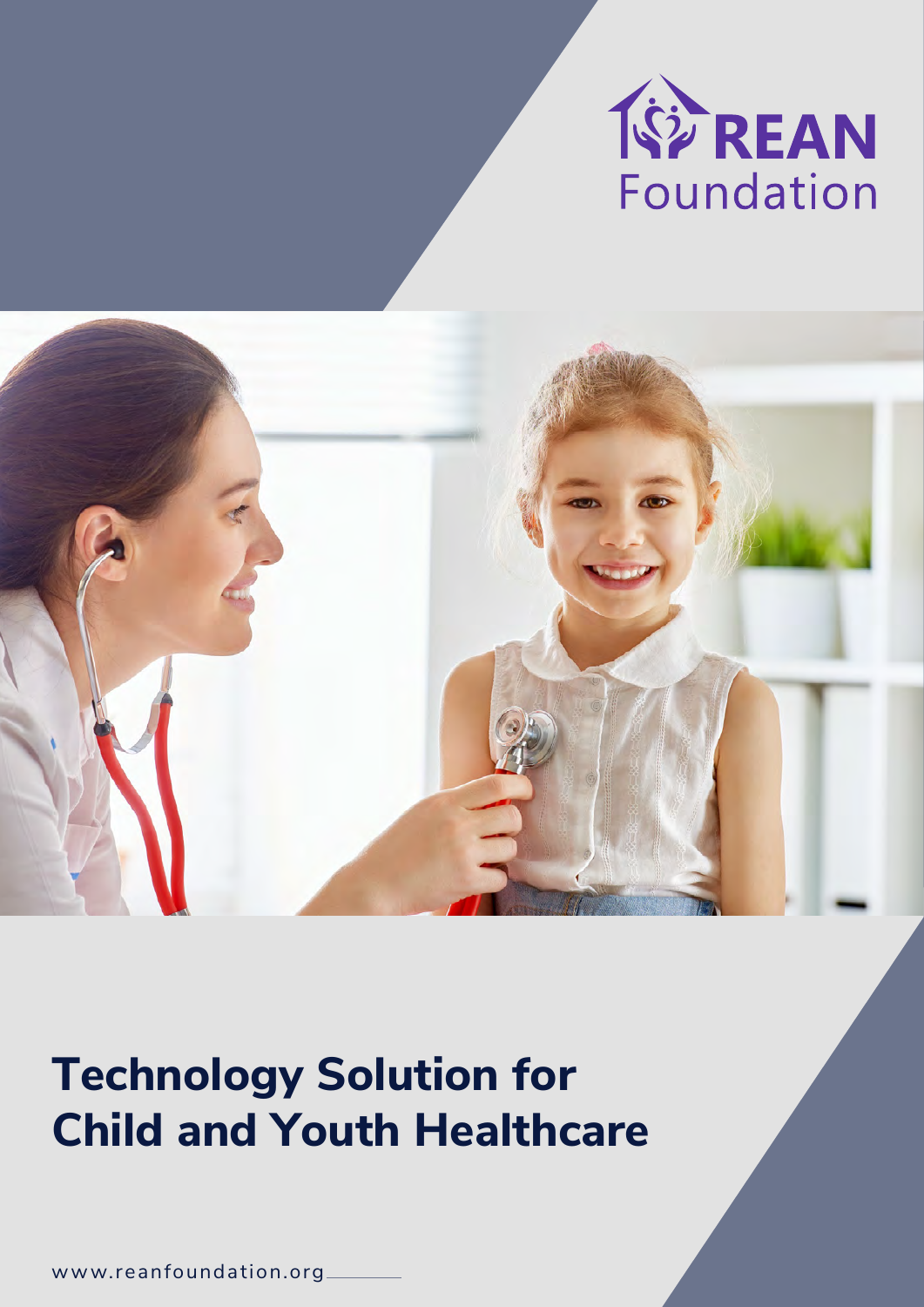Habits acquired during youth set the stage for a healthy and productive adulthood. Most school going children are presumed to be healthy but, as per WHO, an estimated 2.6 million young people aged 10 to 24 years die each year and a much greater number of young people suffer from illnesses that hinder their ability to grow and develop to their full potential. Nearly two-thirds of premature deaths and one-third of the total disease burden in adults are associated with conditions or behaviours initiated in their youth that include tobacco use, physical inactivity, high risk sexual behaviours, injury, violence and others.

**Key Health Challenges Faced ByChildren And Young Adults Are**



Motivating children and youngsters to develop lifestyle habits will help them support their good health for years to come. Our emphasis is to work with parents, children and educational institutions to promote health & wellness resources beyond disease & injury prevention. It is important to form a daily routine that focuses on eating nutritious foods, doing regular physical activity, and getting adequate sleep.

## **These healthy habits form behaviours that contribute in:**

- Accelerated growth & development
- Active mind with a positive attitude
- Physically fit body with optimum weight
- ▶ Prevention of iron deficiency in the body
- $\blacktriangleright$  Healthy eyesight by preventing any strain on eyes
- Reduced chances of developing diabetes & heart disease in future